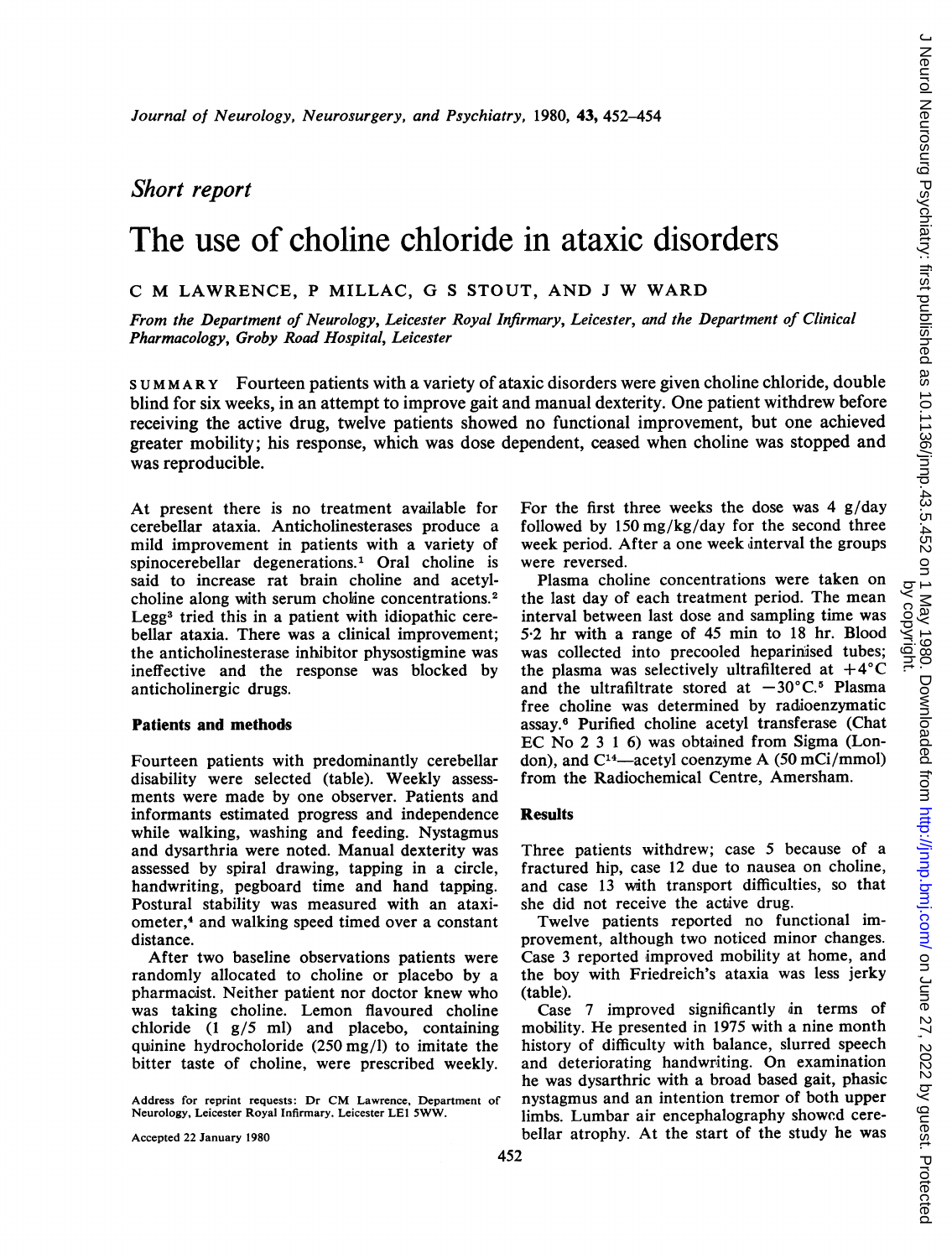|  | Table Summary of patients in trial |  |  |  |  |  |
|--|------------------------------------|--|--|--|--|--|
|--|------------------------------------|--|--|--|--|--|

| Case<br>no | Initials Age |    | Sex | <b>Diagnosis</b>                                       | Mobility           | Average placebo score |      |                | Average choline score                                               |      |                |
|------------|--------------|----|-----|--------------------------------------------------------|--------------------|-----------------------|------|----------------|---------------------------------------------------------------------|------|----------------|
|            |              |    |     |                                                        |                    | hand<br>function      | time | meter<br>score | Grouped Walking Ataxio- Grouped Walking Ataxio-<br>hand<br>function | time | meter<br>score |
|            | DJ           | 38 | М   | Familial spinocerebellar<br>degeneration               | Walks unaided      | 16                    | 13   | 21             | 17                                                                  | 13   | 21             |
| 2          | GT           | 48 | м   | Idiopathic cerebellar degeneration Walks unaided       |                    | 22                    | 18   | 83             | 20                                                                  | 19   | 75             |
| 3          | <b>CM</b>    | 76 | м   | Idiopathic cerebellar degeneration Walks unaided       |                    | 16                    | 22   | 42             | 15                                                                  | 19   | 35             |
| 4          | PF           | 10 | м   | Freidreich's ataxia                                    | Walks unaided      | 41                    | 18   | 228            | 44                                                                  | 19   | 182            |
| 5          | $AH*$        | 64 | м   | Idiopathic cerebellar degeneration Walks with a stick  |                    | 53                    | 27   | 34             | 45                                                                  | 27   | 36             |
| 6          | <b>FT</b>    | 52 | F   | Mixed cerebellar and<br>pyramidal signs                | Walks unaided      | 34                    | 81   | 52             | 36                                                                  | 85   | 45             |
| 7          | HN           | 53 | м   | Idiopathic cerebellar degeneration Walks with a stick  |                    | 67                    | 153  | 79             | 40                                                                  | 94   | 75             |
| 8          | <b>OS</b>    | 60 | F   | Idiopathic cerebellar degeneration Walks unaided       |                    | 18                    | 22   | 22             | 18                                                                  | 21   | 22             |
| 9          | JD           | 70 | м   | Idiopathic cerebellar degeneration Walks with a stick  |                    | 16                    | 22   | 51             | 16                                                                  | 22   | 60             |
| 10         | JM           | 65 | м   | Alcoholic cerebellar degeneration Walks with a stick   |                    | 16                    | 30   | 25             | 17                                                                  | 31   | 20             |
| 11         | $_{\rm CO}$  | 63 | м   | Idiopathic cerebellar degeneration Walks unaided       |                    | 18                    | 27   | 109            | 16                                                                  | 28   | 133            |
| 12         | $RG*$        | 68 | м   | Mixed cerebellar and<br>pyramidal signs                | Walks with a stick | 29                    | 46   | 47             | 51                                                                  | 87   | 56             |
| 13         | AK*          | 71 | F   | Idiopathic cerebellar degeneration Stands with support |                    | 100                   | NP   | NP             |                                                                     |      |                |
| 14         | JA           | 53 | F   | Mixed cerebellar and<br>pyramidal signs                | Walks unaided      | 22                    | 26   | 45             | 22                                                                  | 26   | 48             |

\* Patient withdrew; choline results of low dose only.

NP Not possible.

Grouped hand function scores are an average of all tests of manual dexterity. These along with walking times produced consistent results throughout the trial period. Ataxiometer scores varied widely without demonstrating any overall trend. Spiral drawing and handwriting were difficult to quantify objectively. In all tests the highest score represents greatest disability.

just able to walk with the aid of a stick. After 10 days treatment he and his wife noted better mobility. The higher dose of choline produced an enhanced response although he still required a stick for stability. Ataxiometer and grouped hand function scores showed a moderate improvement (figure). Within 10 days of stopping choline he noted a deterioration. At three weeks his walking time and grouped hand function scores had doubled. Choline was restarted at 150 mg/kg/day. Over the following three weeks results improved similar to those achieved initially. (Ataxiometer scores are not available for this period.) His plasma choline concentrations were: on placebo